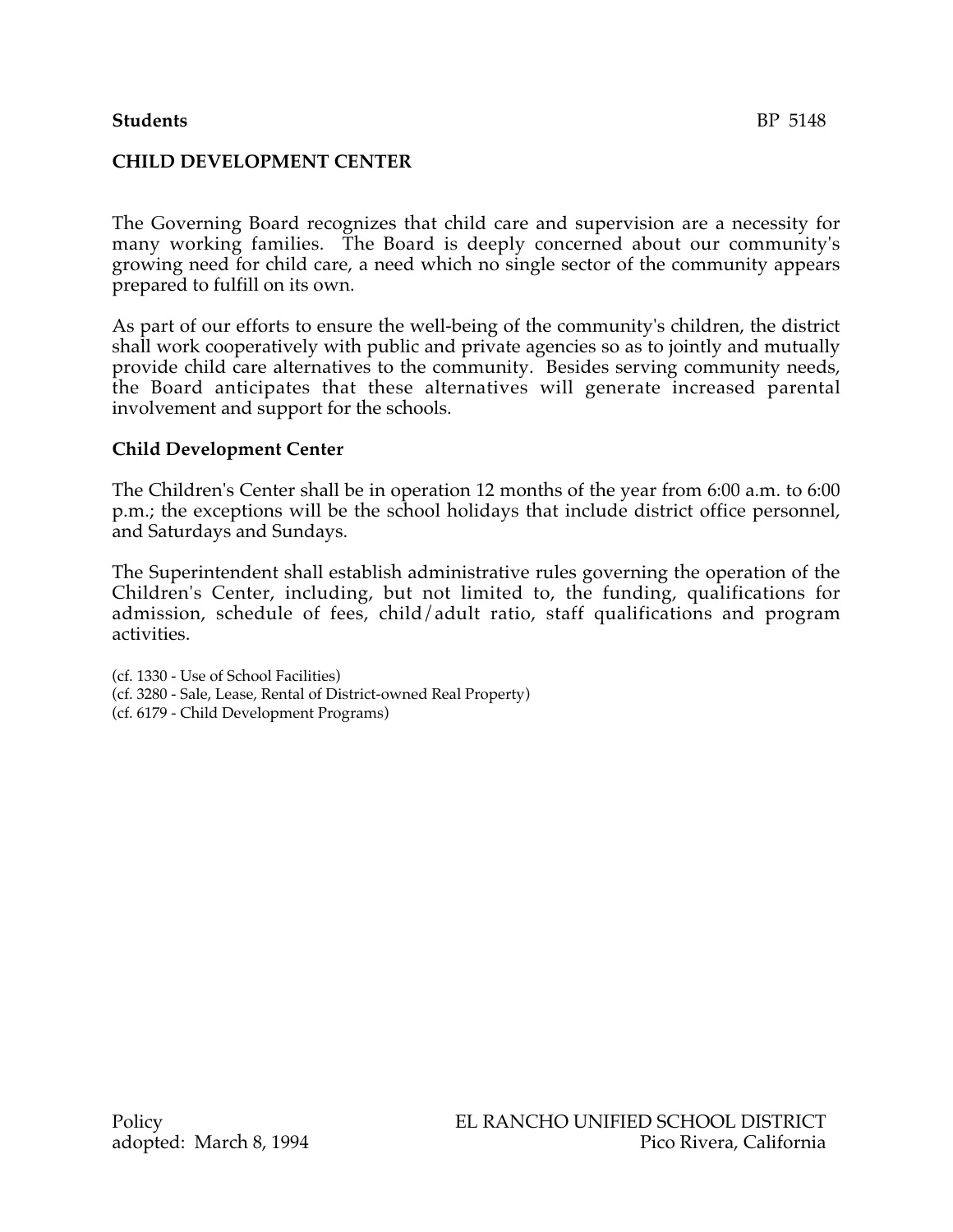# **CHILD DEVELOPMENT CENTER**

# **Personnel**

Each person employed, and any volunteer assigned to duty in the Child Development Center shall be subject to a tuberculosis examination and personal identification cards as required by Education Code. The supervisor shall hold a children's center permit of the appropriate type issued by the Superintendent of Public Instruction.

# **Fiscal Control**

Funds for the operation of the Center shall be deposited to the county treasury to be known as the Child Development Fund of the District. All income received, and expenditures incurred for the operation of the program, shall be credited to or paid from that fund.

#### **Fees**

Fees collected from parents/guardians from the operation of the program shall be those established by the State Department of Education, but no gain or surplus shall be realized from fees collected or received from state funds for the program, as prescribed in state law.

#### **Hours of Maintenance**

The Child Development Center shall be maintained daily, Monday through Friday, 12 months a year except legal and local holidays authorized by the Board, between the hours of 6:00 a.m. and 6:00 p.m.

# **Eligibility for Admission**

Children may qualify for admission that:

- 1. Are at least two years of age and not yet enrolled in Kindergarten, and are toilet trained.
- 2. Have reached a balance in the dependency/interdependency development so that separation from the home is not traumatic.
- 3. Are physically and emotionally capable of participating in activities of the group to which assigned.
- 4. A limited number of "special children" that show signs of not qualifying on the basis of items 3 and 4 above, may be accepted as an exploratory period of four weeks after which time evaluation will be taken to see if continued enrollment in the Center is beneficial to the child and to the program.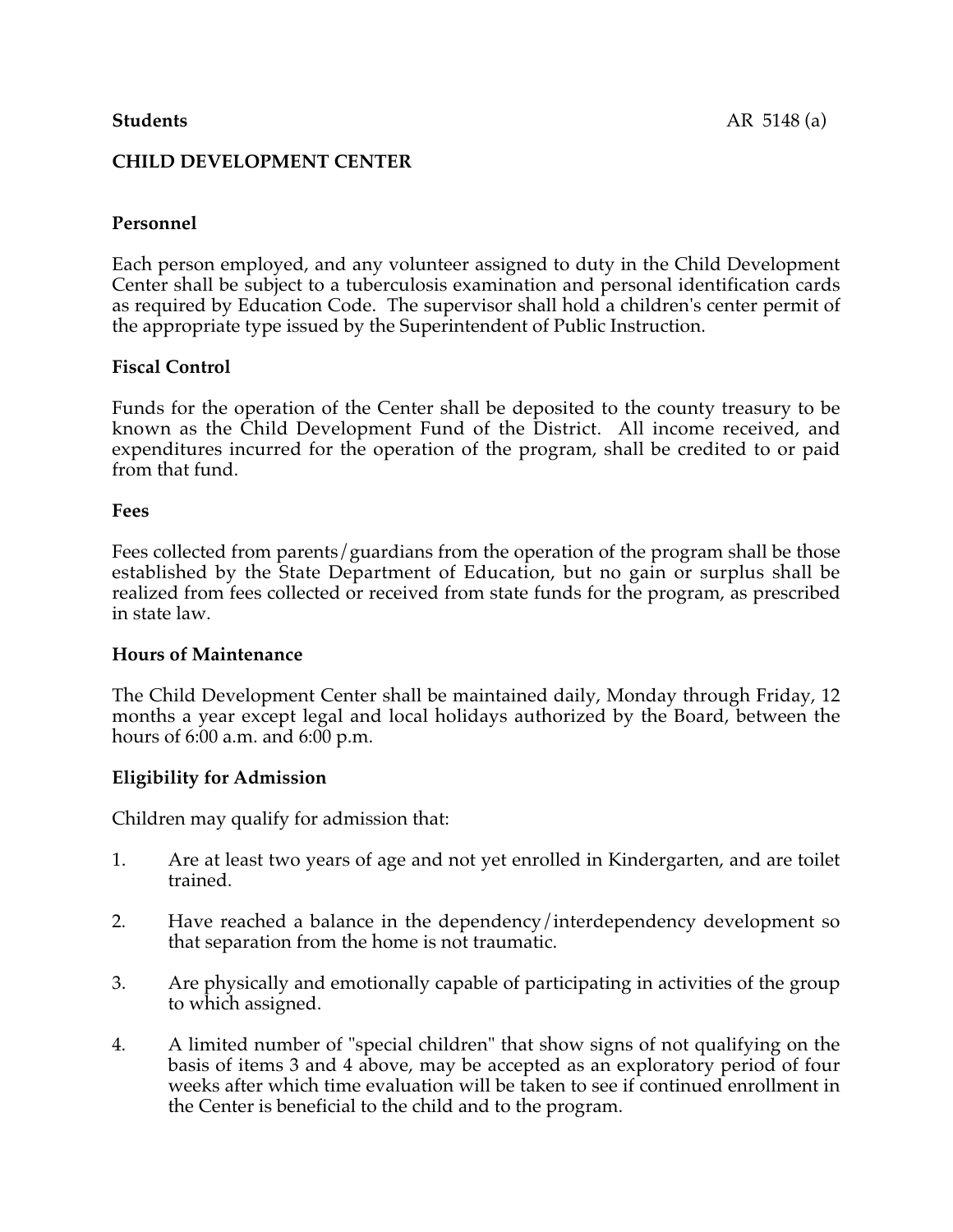# **CHILD DEVELOPMENT CENTER** (continued)

5. Can meet at least one requirement in both the eligibility and needs area. A family must be either: 1) family's gross monthly income does not exceed 84% of the state's median income; or 2) recipient of protective services for children; and 3) need service because of one of the following: parents are engaged in vocational training; or parents are employed or seeking employment (60-day maximum per fiscal year), or parents are incapacitated.

## **Health Requirement for Admission**

Each child under four years and nine months of age shall have a complete medical examination prior to admission. Only children who have been immunized against diphtheria, whooping cough, poliomylitis, tetanus and measles shall be admitted, with exemption only as stated in Education Code 8252.

Each parent shall file with the Center at least two names of responsible persons who will care for the child in the event of injury or illness of the child or parents shall authorize the Center to secure the necessary treatment or hospital care at the parent's expense.

#### **Fire Drills**

The Center is required to conduct at least one fire drill per calendar month and a report filed with the Superintendent.

#### **Child/Adult Ratio**

Children 3 years and older will be in groups of 16 with a teacher, a Child Care Attendant and volunteers to maintain a ratio of 8 to 1.

Children 2 years will be in groups of 14 with a teacher, to maintain a ratio of 4-1.

#### **Program Activities**

Activities shall be designed to meet the particular needs of families and children at the Center, and to identify and provide inservice training for special needs where applicable in the area of bilingual and multicultural instruction and special education for handicapped children and special skills and needs of migrant life. Children will be screened for their developmental levels in the following program component areas:

- 1. Oral language.
- 2. Readiness.
- 3. Social/Emotional Development.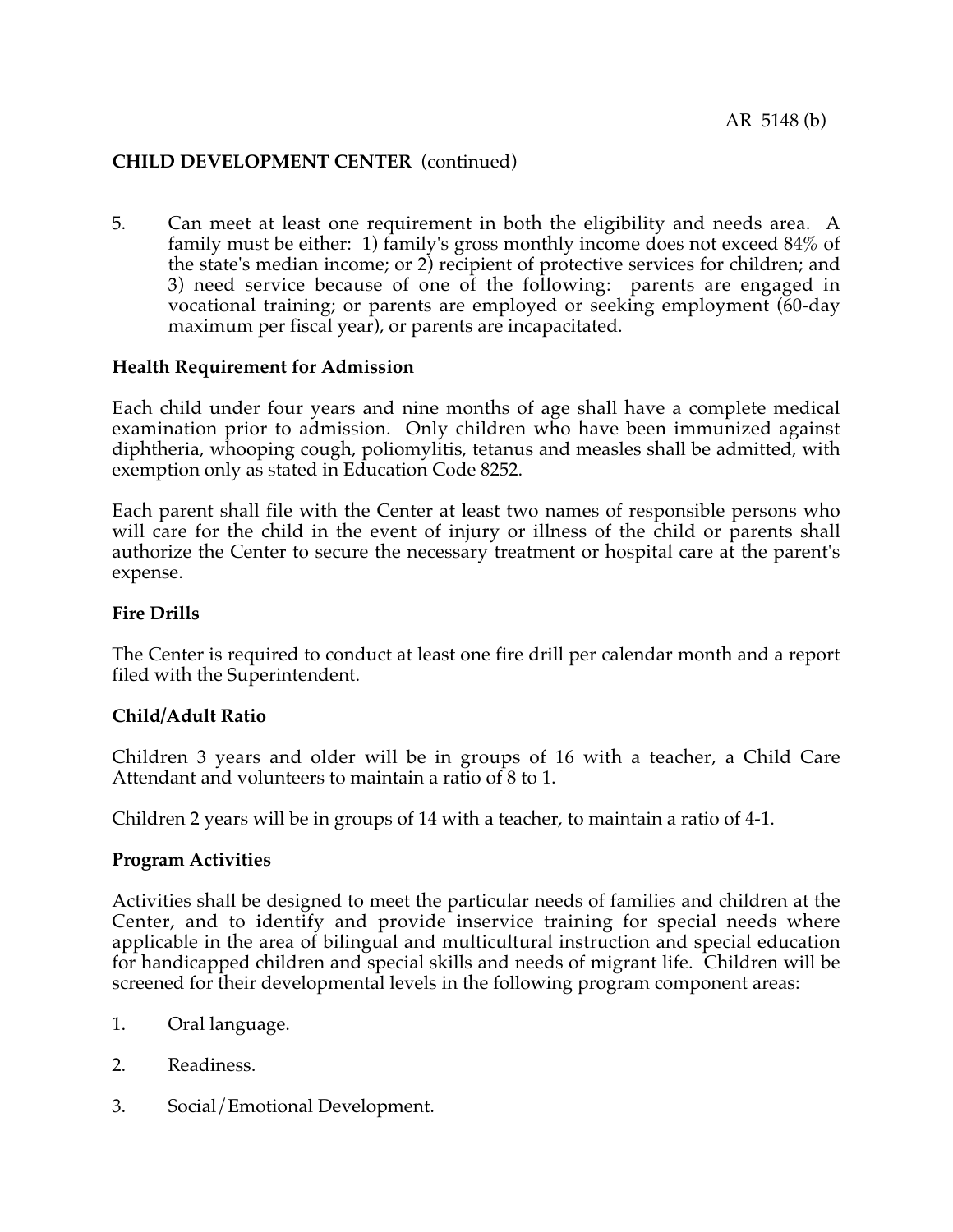# AR 5148 (c)

# **CHILD DEVELOPMENT CENTER** (continued)

- 4. Science.
- 5. Motor Skills.
- 6. Self-Concept.

Activities shall also be designed to meet contractual obligations with the State Department of Education in the following components:

- 1. Staff Development.
- 2. Parent-Community Involvement.
- 3. Health.
- 4. Nutrition; and
- 5. Social Services.

# **Evaluation and Record Keeping**

Regular evaluation will be conducted through district personnel, Children's Center staff and Parent Advisory Committee.

Record keeping and reporting shall be carried out according to state guidelines and shall be kept in auditable order at all times.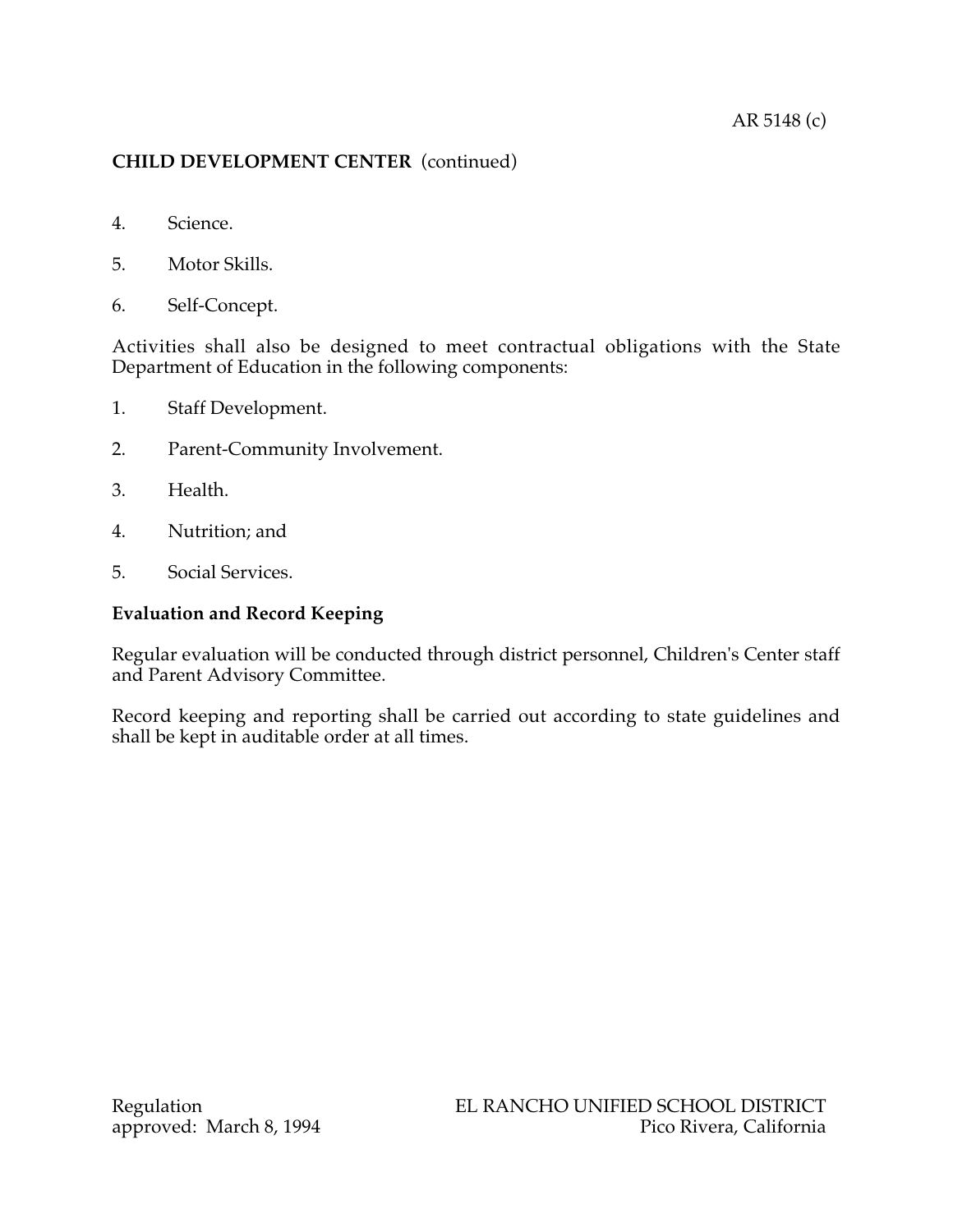# **CHILD DEVELOPMENT CENTER POLICIES FOR PARENTS**

Children are served without regard to sex, race, religion, ethnicity or physical handicap. Admission to the Center is based strictly on eligibility criteria established by State Department of Education. (Education Code 8250)

## **Hours**

The Center is open from 6:00 a.m. to 6:00 p.m. Your contract hours will be established between these hours . No child will be accepted later than 9:00 a.m., unless the parent/guardian has called prior to 9:00 to report a late arrival. Children will be accepted after 9:30 a.m. **only by prior approval** (e.g., doctor appointments, etc.).

## **Signing In**

You are required to sign your child/ren's arrival time on the sign-in sheet with your full name (no initials). If you leave without signing in, you may be called to return and sign your child in. **Only parents or individuals 18 years of age or older may be authorized to drop off/pick up children**.

## **Health Checks**

Parents/guardians are required to remain with their children until the teacher in charge has screened the child for signs of illness. Sick children **cannot be cared for** at the Center.

#### **Breakfast**

Breakfast is served daily at 8:15 a.m. Breakfast **will not be served** to children who arrive after 8:30 a.m.

#### **Absences**

1. Excused

Any absence due to illness of child or parent/guardian, quarantine, family emergency requiring the parent/guardian (and therefore the child) to travel away from home; time spent with parent/guardian or relative that has been required by a court of law and/or is in the clear best interest of the child. Any child absent due to illness for five days or more must return with a release from the doctor.

2. Unexcused

Any absence not noted in above. Absence slips (for all absences, excused or unexcused) **must be signed** by parent/guardian or other authorized adult on the day the child returns to school. Excessive absences will be reviewed, and can be determined as lack of need for child care and thus cause for termination.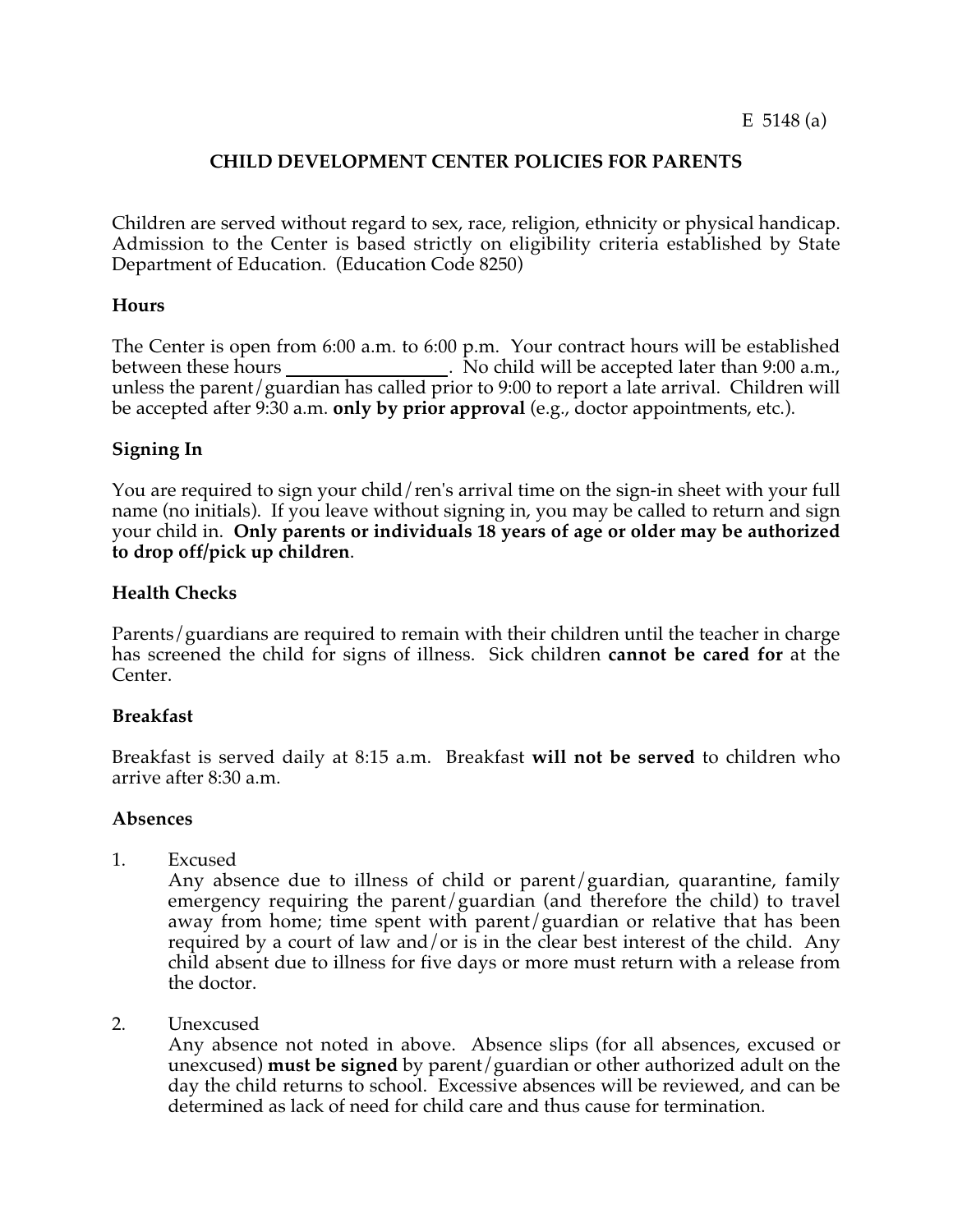#### **CHILD DEVELOPMENT CENTER POLICIES FOR PARENTS** (continued)

An absence in excess of ten consecutive school days without notification to the school is reason for automatic termination. The place will be filled, however, the child terminated can be requested to be placed on the waiting list for readmittance whenever there is room for the child.

3. Vacation

Vacation days are considered unexcused absences. Each child is authorized to have ten vacation days per fiscal year. An excess of ten vacation days or unexcused absence can be cause for termination.

## **Parent Advisory Committee**

Parent participation is encouraged. The Parent Advisory Committee (PAC) provides an opportunity for parents to become involved and knowledgeable regarding activities and issues that affect their children, Child Development Center and school district.

## **Signing Out**

You are required to sign out your child/ren's departure on the sign-in sheet with your full name. Failure to sign out is considered a late pickup.

#### **Late Pickup**

Child shall be picked up within 30 minutes of your contract hours. If you need more time than you are contracted for, please meet with office staff about your hours. Three late pickups, within one year, will be followed by suspension until a conference is held with Center supervisor. A fourth late pickup will be cause for termination. Late pickup is defined as more than 30 minutes after your contracted time. A late pickup later than 30 minutes past contract hours will constitute as two lates for the year.

# **Change of Clothing**

Bring a change of clothing (that can remain at school) for your child. All clothes should be labeled with the child's name. Please take your child's jacket home each morning. Jackets, sweaters, etc., left at the school for the day, should be clearly marked with your child's name. Children who have bathroom accidents will be cleaned and have their clothing changed by a staff member.

#### **Birthday Parties**

Children may celebrate their birthday in the classroom. Please make arrangements with child's teacher. Parties are held after 3:00 p.m.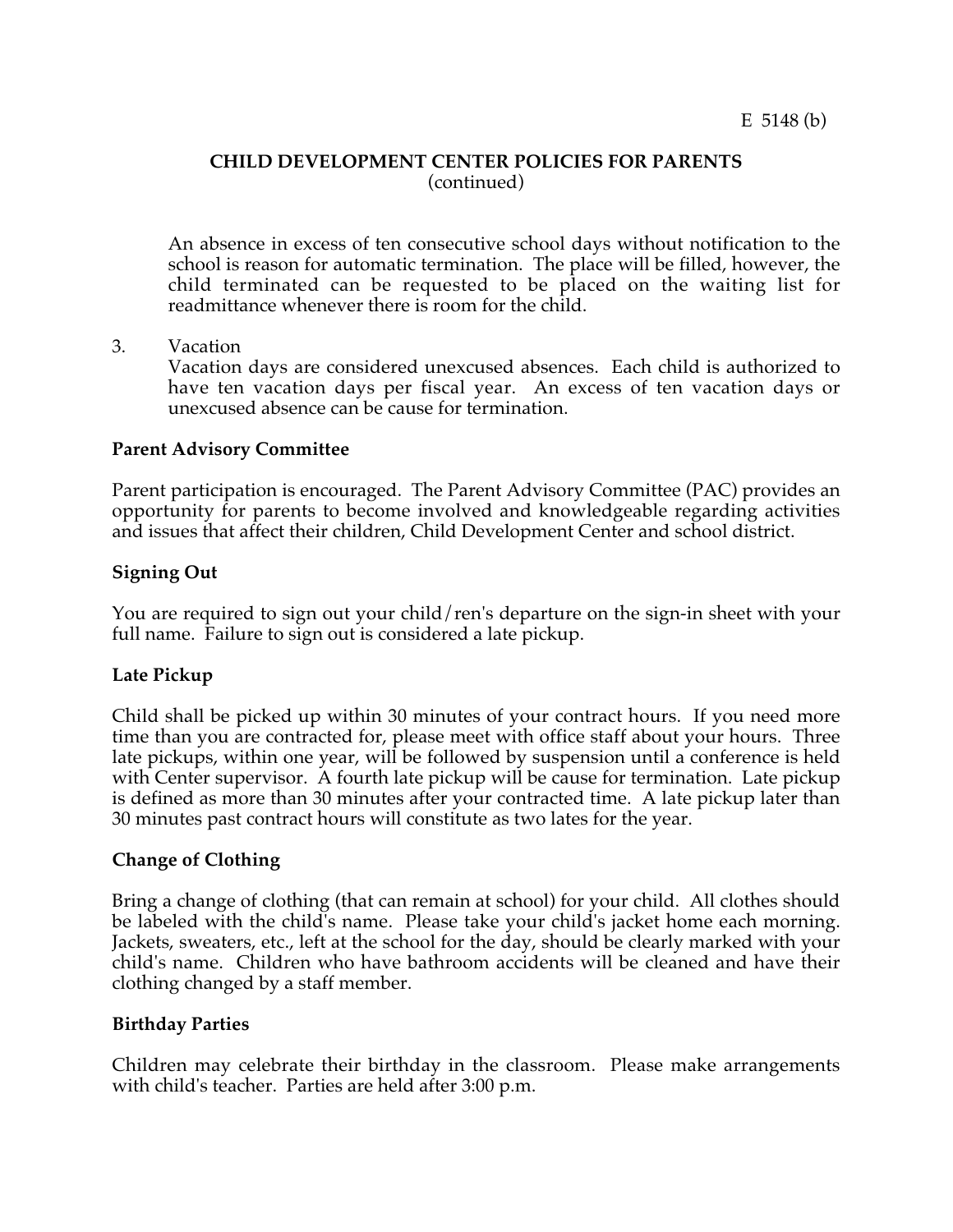## **CHILD DEVELOPMENT CENTER POLICIES FOR PARENTS** (continued)

# **Fees**

If you pay a fee, your fee should be paid **no later than Monday afternoon** when you pick up your child. **Your child will not be accepted after Monday without fee payment. No personal checks will be accepted.**

Fees are not assessed for families:

- 1. Whose children are enrolled because of abuse, neglect or exploitation.
- 2. Whose income is less than the first entry in the fee schedule, as appropriate for income in relation to family size.

#### **Current Information**

It is imperative that the office is notified of any change of employment, salary, hours, residence, phone number, marital status, student status, school schedules, etc.

#### **Recertification**

By state guidelines, all families must recertify every twelve months. In order that verification of employment/training remain current, the Center recertifies every six months.

#### **Residence**

Priority for child care services reserved for Pico Rivera residents.

#### **Student Discipline/Termination Process**

- 1. Classroom Rules
	- a. Children give input to class rules.
	- b. Remind child of rules.
	- c. Time out:
		- Activity of teacher's choice on rug or at table
		- Child joins group when  $he/she$  is ready
	- d. Outside.
		- Remind child of rules
		- Child holds teacher's hand or may sit on grass/bench until child is ready to join group or play